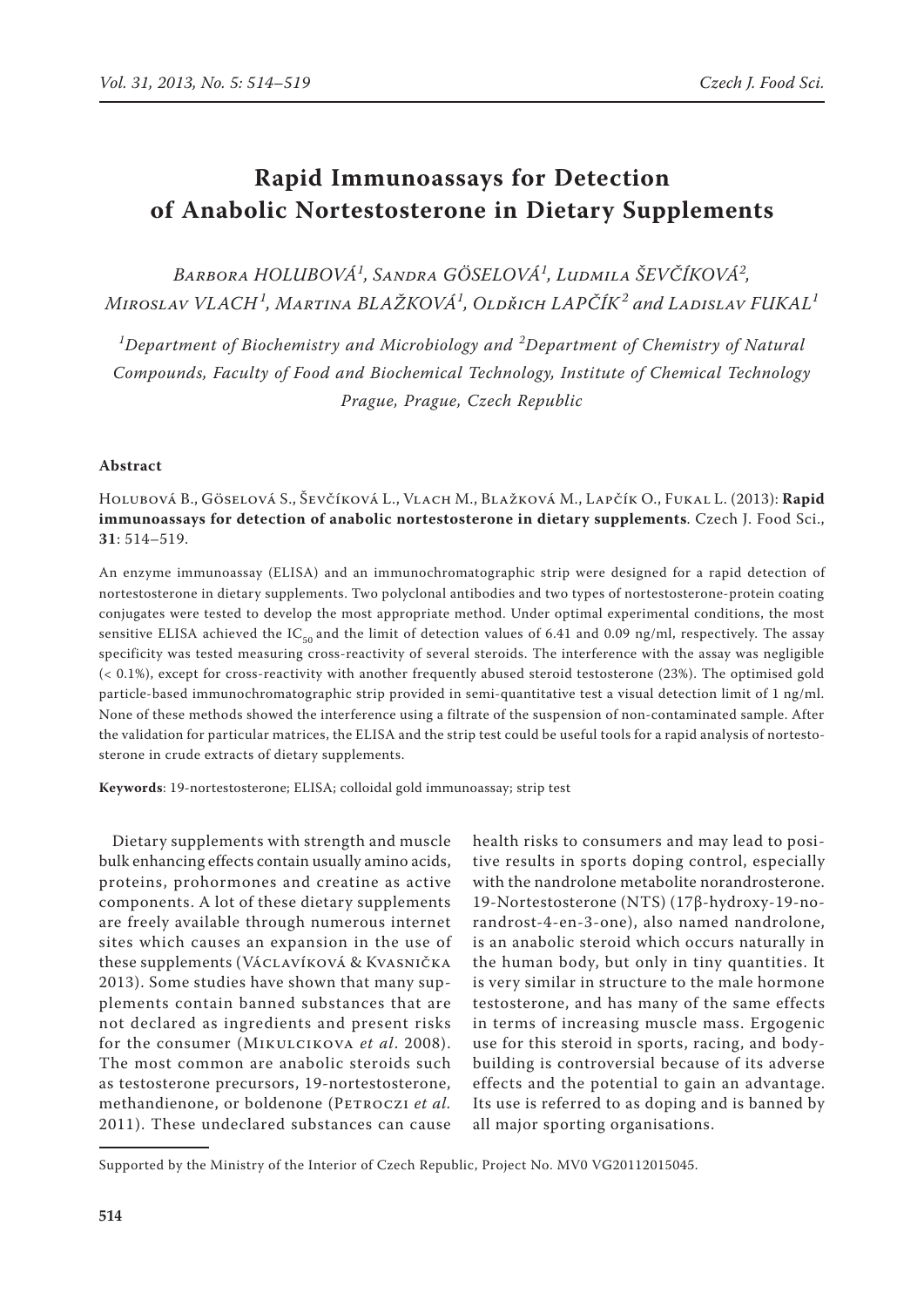The analysis of nutritional supplements for anabolic steroids has proven to be rather difficult due to the different matrices in various products. Traditional methods for the analysis of NTS such as LC/MS and GC/MS (Martello *et al.* 2007; Stepan *et al.* 2008) are highly sensitive and reliable. However, they involve multiple steps in the sample preparation and analysis, require expensive equipment and skilled analysts, and are therefore unsuitable for routine analysis of a large number of samples or on-site determinations. In contrast, immunoassays could be portable and cost-effective, with adequate sensitivity, high selectivity, and a simple sample extraction process. Therefore, immunotechniques have become popular and are increasingly considered as alternative/complementary methods for the residue analysis (Popii & Baumann 2004).

During the last decade, several immunoassays based on the enzyme-linked immunosorbent immunoassay (ELISA) for the detection of NTS in veterinary areas of animal health control have been described (Lu *et al.* 2006; Xu *et al.* 2006; Jiang *et al.* 2011b, 2012). Moreover, the strip immunoassays for the visual detection of NTS residues in unit of ng/ml in buffer or animal urine have been published by Liu *et al.* (2007), Tian *et al.* (2009), and Jiang *et al.* (2011a). To our best knowledge, no use of immunoassay for the detection of NTS in dietary supplements has been reported up to now. That is why we present here experiments leading to the design of ELISA and immunochromatographic test for these purposes.

## **MATERIAL AND METHODS**

*Chemicals and immunoreagents*. The rabbit polyclonal antibodies (RAbs) specific for NTS were prepared in the Biotest s.r.o. (Konarovice, Czech Republic). Bovine serum albumin (BSA), Tween 20, polyethylene glycol (PEG, MW 3350), and 3,3',5,5'-tetramethylbenzidine (TMB) were purchased from Sigma-Aldrich Inc. (St. Louis, USA). The NTS-3-ovalbumin (NTS-3-OVA) and NTS-3-BSA conjugates were synthesised using 19-NTS-3-karboxymethyloxime in a reversed micellar system (Lapčík *et al*. 2004). Donkey antigoat antibody (DAG), goat anti-rabbit antibody (GAR) as well as the goat anti-rabbit antibody with horseradish peroxidase (GAR/Px) were obtained from Nordic Immunological Laboratories (Tilburg, the Netherlands). All antibodies were supplied as

purified IgG fractions of polyclonal antiserum. Gold colloid nanoparticles (an average diameter of 40 nm) were from BB International (Cardiff, UK). GAR labelled with gold nanoparticles was prepared according to the procedure described for carbon nanoparticles (Holubová-Mičková *et al.* 2010) with a slight modification. Steroids standards were from Steraloids Inc. (Newport, USA). Individual stock standard solutions containing 1 mg/ml of each compound were prepared by dissolving accurately weighed amounts in ethanol which was stored in darkness at 4°C. Working standard solutions were freshly prepared by serial dilutions in buffers. Other common chemicals were of the highest purity available and purchased from Sigma-Aldrich. Various types of nitrocellulose membranes were from Whatman GmbH, Dassel, Germany (PRIMA 80, PRIMA 125, AE 98 FAST, AE 98, Protran BA 79, Protran BA 83, Protran BA 85), Millipore Ltd., Praha, Czech Republic (Immunopore FP, Immunopore RP, HiFlow Plus HF 135, HiFlow Plus HFB180, HiFlow Plus 090), and Sartorius Stedim Biotech S.A., Aubagne Cedex, France (Unisart 140). Vinyl backing ARcare® 7823 and the absorbent pad CFSP both was from Millipore Corp. (Glen Rock, USA). ELISA polystyrene microtitre-plates Costar (catalogue No. 9018) were obtained from Corning Inc. (Corning, USA).

*Instrumentation*. ELISA plates were washed with Labsystem Multiwash (New York, USA) and the absorbance was read in Labsystem Multiscan MCC/340 (Helsinki, Finland). The data were processed using Microsoft Excel software (Microsoft Corporation, Tulsa, USA). For preparation of an immunochromatographic test the Linomat V (Camag AG, Muttenz, Switzerland) and a programmable strip cutter (Economic Cutter ZQ2000; Shanghai Kinbio Tech Co., Ltd., Shanghai, China) were used. Epson Perfection V700 Photo Scanner (Seiko Epson Corporation, Nagano, Japan) and the TotalLab TL100 software (Nonlinear USA Inc., Durham, USA) were used for the quantification of the colour intensity of lines on strips.

*ELISA*. The ELISA of NTS was carried out in an indirect competitive format as follows: the microplates were coated with the NTS-3-OVA conjugate solution in 0.05M carbonate-bicarbonate buffer, pH 9.6 (100 µl/well), left to incubate for 2 h at 37°C, and then washed four times with PBS containing Tween 20 (0.05%,  $v/v$ ). The aliquots (50  $\mu$ l/well) of NTS or others steroid standards, diluted in PBS, and the aliquots (50  $\mu$ l/well) of RAbs were pipetted into the wells. Incubation for 2 h at 37°C and wash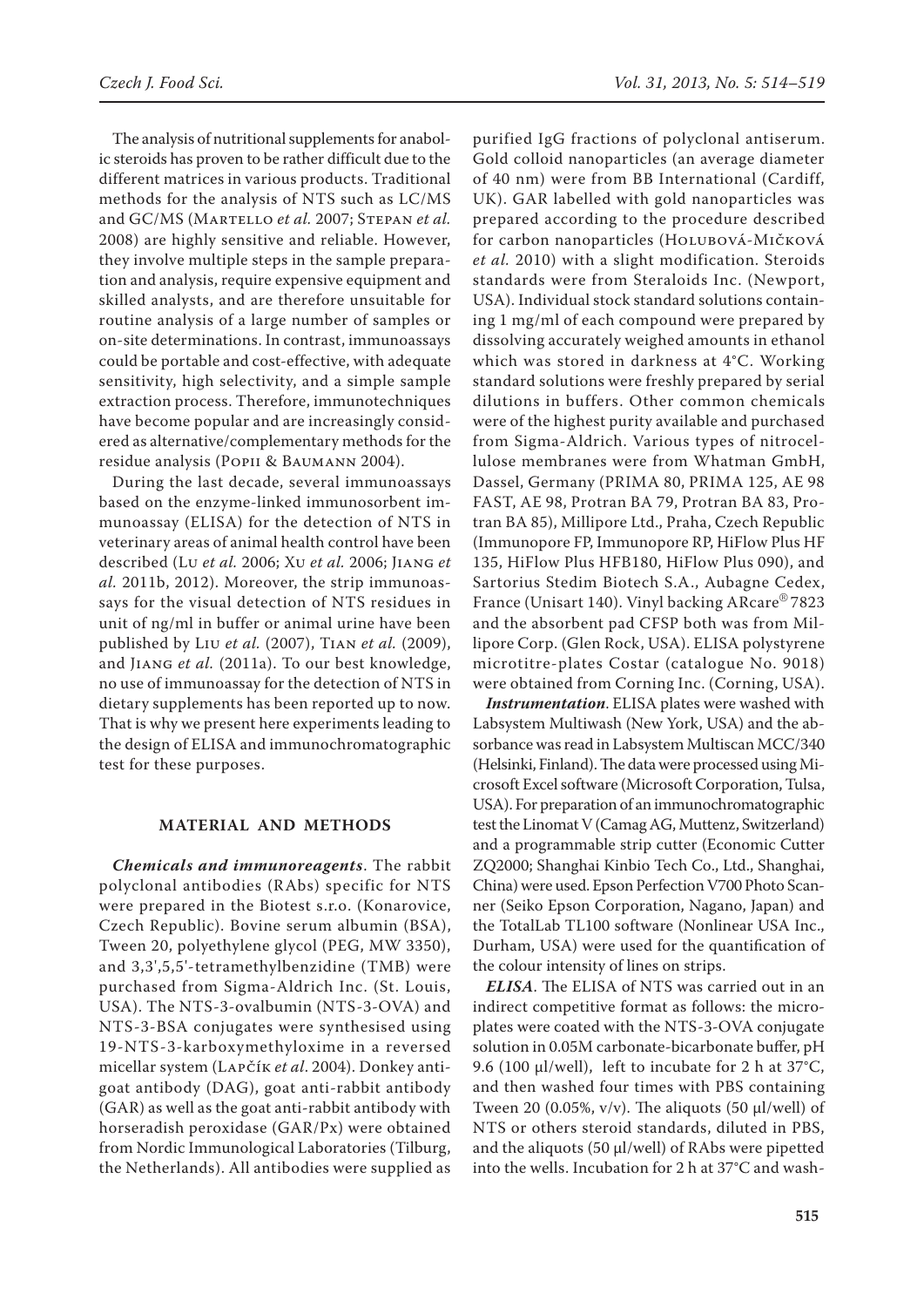ing as described above. Subsequently, GAR/Px was added (100 µl/well), left to interact for 1.5 h at 37°C and washed. Peroxidase substrate in the reaction buffer was added to each well (100 µl/well). After 10 min incubation at 24°C, the enzyme reaction was terminated by adding 50 µl/well of 2.5M sulphuric acid, and the absorbance at 450 nm was measured.

To construct the standard curve, the absorbance values were fitted to a four-parameter logistic equation. The  $IC_{50}$  values represented the concentration of NTS that produced 50% inhibition of antibody binding to the hapten conjugate. The detection limit was defined as the lowest concentration of NTS that exhibits a signal of 10% inhibition. The linear working range was calculated as the concentrations of NTS providing a 20–80% inhibition rate of the maximum signal. The specificity of antibodies was expressed as cross-reactivity (CR) value with structurally related steroids. The CR was calculated as:  $(IC_{50}$  of NTS)/(IC<sub>50</sub> of competitors) × 100.

*Design of immunochromatographic strip*. The strips were prepared similarly as in the procedure described previously (Holubová-Mičková *et al.* 2010), using nitrocellulose membrane sheet, vinyl backing, NTS-3-OVA (or NTS-3-BSA) and DAG solutions (5mM borate buffer, pH 8.8), Linomat V and cutter (Figure 1). Then, the strips were stored in sealed bags under dry conditions at laboratory temperature until used.

*Procedure of immunochromatographic assay*. In a microplate well, 50 µl of NTS standard solution in buffer (or filtrate of sample suspension) was mixed with 50 μl of the running buffer (0.2M borate buffer, pH 8.8), 20 µl of GAR-gold conjugate, and 1  $\mu$ l of an anti-NTS antibody (1  $\mu$ g/ml). Subsequently, the membrane strip was dipped into this reactant mixture vertically. The solution migrated toward the absorbent pad and after 10 min, the test result was observed. The colour intensity of test line could be assessed visually with naked Table 1. Significant parameters of optimised ELISA

| Parameter                                                | Chosen as optimal<br>for antibody |                 |  |
|----------------------------------------------------------|-----------------------------------|-----------------|--|
|                                                          | No. 102                           | No. 120         |  |
| Concentration of nortesto-<br>sterone-3-OVA $(\mu g/ml)$ | 0.125                             | 0.25            |  |
| Concentration of antibody<br>$(\mu g/ml)$                | 0.02                              | 0.025           |  |
| Additives in reaction buffer                             | 0.1% BSA                          | $0.1\%$ gelatin |  |
| $IC_{50}$ (ng/ml)                                        | $5.17 \pm 0.2$                    | $6.41 \pm 0.4$  |  |
| Linear working range (ng/ml)                             | $1 - 32$                          | $1 - 67$        |  |
| Detection limit (ng/ml)                                  | $0.12 \pm 0.03$                   | $0.09 \pm 0.02$ |  |

eyes. For the quantification of the colour intensity, grayscale densitometry was used after the strip was fully air-dried and the intensity of the test lines was quantified using the TotalLab TL100 software.

## **RESULTS AND DISCUSSION**

Six rabbits were immunised with NTS-3-BSA and the antisera obtained were tested for reactivity with NTS. Checkerboard titrations were performed. Only two antibodies marked No. 102 and No. 120 were selected and with the NTS-3-OVA used for the development of ELISA.

The optimal reagent concentrations of the immunoreagents used were determined when the maximum absorbance ranged from 1.0 to 1.5, and the dose-response curve pursued the lowest  $IC_{50}$  values. Because inert proteins (such as BSA, gelatin, milk powder) and surfactants (such as Tween-20) are commonly used in ELISA to reduce nonspecific interactions, their influence on the assay performance was examined. It was observed that the addition of 0.1% BSA and 0.1% gelatin in PBS for the dilution of antibodies No. 102 and No. 120 had a positive effect on the curve parameters,



Figure 1. Schematic illustration of the strip

absorption pad

control line

(donkey anti-goat lgG)

test line

(nortestosterone-OVA)

nortestosterone-BSA)

nitrocellulose

membrane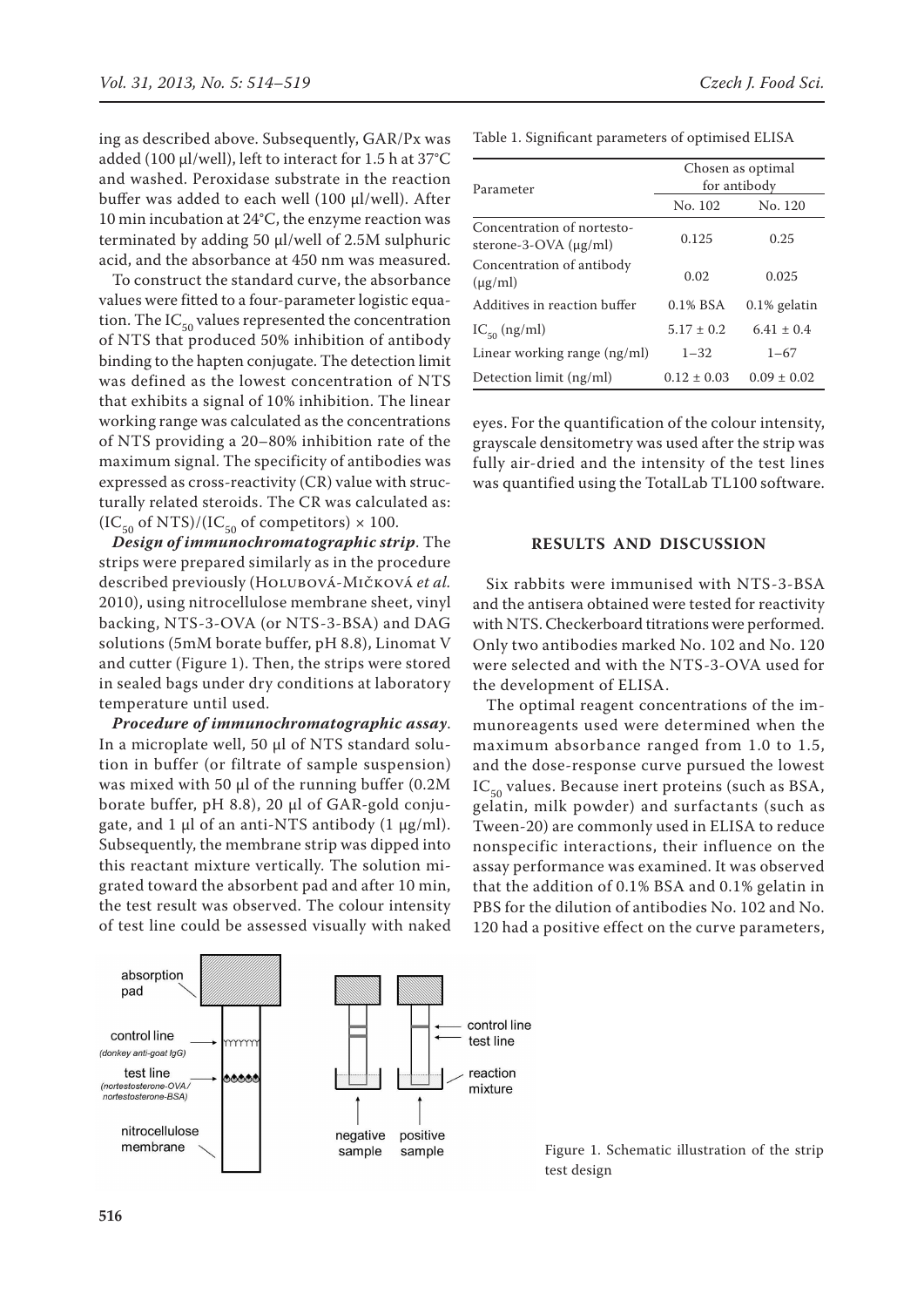|                                 | $CR$ (%) for antibody |            |
|---------------------------------|-----------------------|------------|
| Analogue                        | No. 102               | No. 120    |
| Nortestosterone                 | 100                   | 100        |
| Testosterone                    | 9                     | 23         |
| <b>DHEA</b>                     | 1                     | 5          |
| 5-β-Androstane-3,17-dione       | ${}< 0.01$            | ${}< 0.01$ |
| Epitestosterone                 | ${}< 0.01$            | ${}< 0.01$ |
| Progesterone                    | ${}< 0.01$            | 0.3        |
| Cortisone                       | < 0.01                | ${}< 0.01$ |
| 4-Androstene-11-β-ol-3,17-dione | ${}< 0.01$            | ${}< 0.01$ |
| 17-OH progesterone              | < 0.01                | 0.08       |
| Cortikosteron                   | ${}< 0.01$            | ${}< 0.01$ |
| Aldosterone                     | ${}< 0.01$            | < 0.01     |
| $17$ - $\beta$ -Estradiol       | 0.06                  | 0.02       |
| Estriol                         | ${}< 0.01$            | < 0.01     |
| 4-Androstene-3,17-dione         | ${}< 0.01$            | ${}< 0.01$ |
| Cortisol                        | ${}< 0.01$            | ${}< 0.01$ |
| 11-Deoxycortikosteron           | ${}< 0.01$            | ${}< 0.01$ |
| 21-Deoxycortisol                | 0.02                  | 0.1        |

Table 2. Cross-reactivities (CR) of related structural or functional analogues in the nortestosterone ELISA

DHEA – dehydroepiandrosterone

respectively. Optimal combinations of concentrations are summarised in Table 1.

Figure 2 shows the representative calibration curves obtained using the optimised ELISA. The central section was accepted as the assay working range. In Table 1, the analytical parameters of the assay are shown. The limit of detection (LOD) was about 0.10 ng/ml. It is comparable with that obtained by other authors (Jiang *et al.* 2011b). From the metabolic fate of NTS in humans is it clear that the method used to analyse dietary sup-



Figure 2. Standard curves of ELISA

plements should have a detection limit of about 20 µg/g (De Cock *et al.* 2001). We can deduce that converted to solution (filtrate of suspended sample), the LOD value achieved with ELISA is sufficient in abundance.

Subsequently, the specificity of the described ELISA was evaluated by the determination of crossreactivity (CR) based on the  $IC_{50}$  values of the individual chemicals. This was undertaken by adding various structurally or functionally related analogues instead of using NTS. When using antibody No. 120 the method exhibited slight cross-reactivity with structurally similar testosterone (23%) and DHEA (5%). Antibody No. 102 also interacted weakly (9%) with testosterone. The interferences by other structurally related analogs were negligible ( $\leq 0.1\%$ ), thus proving that the developed assay is highly specific for NTS (Table 2).

In the immunochromatographic method, the colloidal particles, which are indirectly conjugated to the analyte-specific antibody, serve as the label for the immunoassay. The principle of the test is as follows: The target analyte in the reactant mixture is bound by colloid-antibody (RAb-GAR-gold) and migrates due to capillary effects along the membrane (Figure 1). The test line, impregnated with NTS-protein conjugate, captures any free colloid-antibody as a narrow pink coloured band which is visible by the eye. Therefore, the samples free of NTS will result in just free colloid antibodies in the reaction mixture, which will give a pink coloured test line of maximum intensity. Alternatively, analyte-positive samples, resulting in binding to the colloid-antibody, are identified by a decrease or the absence of colour intensity in the test line. The control line acts as a positive control to assure that the labelled secondary Ab migrated through the system.

Most of the components necessary for the immunochromatographic strip design as well as the experimental conditions have a key influence on both the performance and final sensitivity. The concentrations of the reagents were preliminary optimised to satisfy the following assay criteria: good sensitivity, minimum immunoreagent consumption, and the appearance of the test line with good colour intensity and sharpness (for negative sample). Therefore, checkerboard titration experiments were carried out. Several amounts of NTS-protein conjugate immobilised on the membrane (25–400 ng per strip) against different amounts of primary antibody (0.25–4 µg per strip) were investigated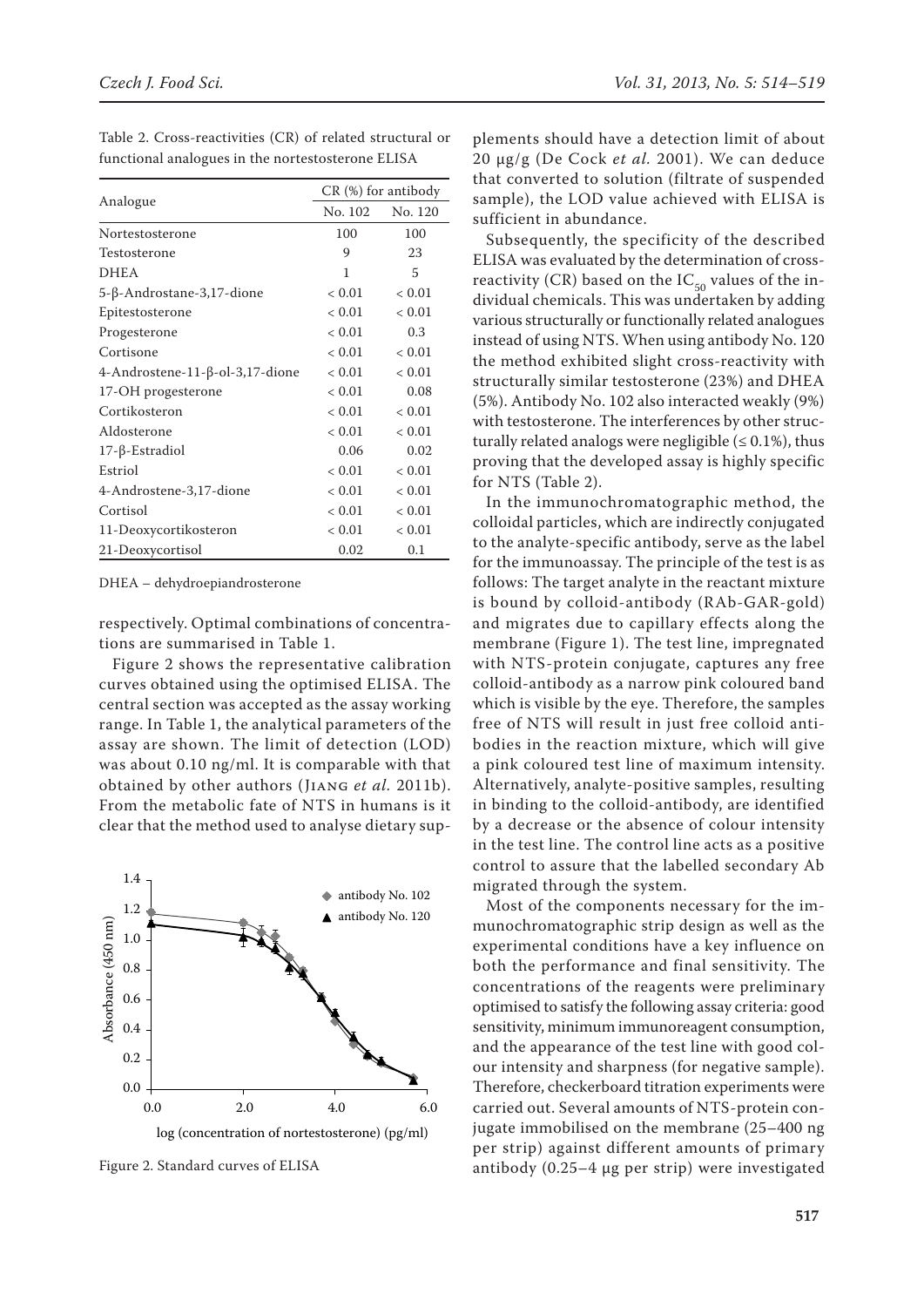in the assays of the standard solutions containing NTS at concentrations of 0, 5, and 500 ng/ml. The same experiments were performed for different concentrations of gold-labelled GAR. Preliminary optimised concentrations of reagents were finally specified after the following optimization of other assay conditions. Then, some other factors affecting the strip test performance were also evaluated: the type of membrane and the type of running buffer. Thirteen various types of nitrocellulose membrane were tested. The type of membrane influenced the flow time and sharpness of the detection lines. Also, the composition of the running buffer markedly affected mainly the character of the reactant flow, level of background colour, sharpness, and intensity of the test line. Phosphate buffer and borate buffer of various pH values and ion concentrations were tested. Moreover, the effects of additives such as BSA, PEG, sucrose, surfactants and their combinations were tested to improve the test performance. In all these experiments, two anti-NTS antibodies (No. 102 and No. 120) and two NTS-protein conjugates (NTS-3-OVA and NTS-3-BSA) were used, alternatively. The qualitative evaluation of the lines intensity found visually was quantified using scanner and computer software. The optimised conditions found for the strip test are summarised in Table 3.

The sensitivity of the strip test was determined by testing the NTS standard samples in the concentration range from zero to 2000 ng/ml. The details of the test line intensity on the selected strips are shown in Figure 3. The visual LOD of the assay was defined here as the minimum NTS concentration producing

Table 3. Design parameters of optimised immunochromatographic strip test

| Parameter                                                      | Chosen as optimal with<br>antibody No. 102 and<br>nortestosterone-3-BSA |  |
|----------------------------------------------------------------|-------------------------------------------------------------------------|--|
| Type of nitrocellulose<br>membrane                             | Prima 85                                                                |  |
| Amount of nortestoster-<br>one-3-BSA conjugate<br>in test line | 50 <sub>ng</sub>                                                        |  |
| Amount of DAG<br>in control line                               | $200$ ng                                                                |  |
| Amount of primary<br>antibody per strip                        | $1 \mu$ g                                                               |  |
| Amount of GAR-gold<br>conjugate per strip                      | $1 \mu$ g                                                               |  |
| Composition of running<br>buffer                               | 0.1M borate buffer, pH 8.8<br>(0.1% BSA, 1% PEG, 0.1% Tween)            |  |



Figure 3. Typical strip tests after assay procedure of standard (Nortestosterone concentrations: (**A**) negative control,  $(\bf{B})$  5 ng/ml, and  $(\bf{C})$  500 ng/ml  $(\bf{TL} - test$  line; CL – control line)

the colour density of the test line significantly weaker than that at zero concentration (it means absolute agreement between the result assessments of three repetitions of the same test by five observers). The NTS concentration of 1.0 ng/ml caused a slight but visually distinguishable difference in the test line intensity compared to the negative control. Thus, 1.0 ng/ml of NTS was considered to be the visual LOD for the semi-quantitative test. It is sufficient value for assaying suspended samples of dietary supplements. At concentrations of NTS > 100 ng/ml, the test line was invisible.

## **CONCLUSION**

This study successfully demonstrated the potential of using the rapid immunoassays for sensitive detection of NTS in nutritional supplements. First, the quantitative ELISA assay was designed. Highly specific rabbit polyclonal antibody and the NTS-3-OVA conjugate were used for its construction. Under optimised experimental conditions, the LOD was 0.09 ng/ml. Moreover, the same antibody and conjugate NTS-3-BSA were used also for designing the strip test of optimal parameters that provides visual LOD of 1 ng/ml. Both developed assays are suf